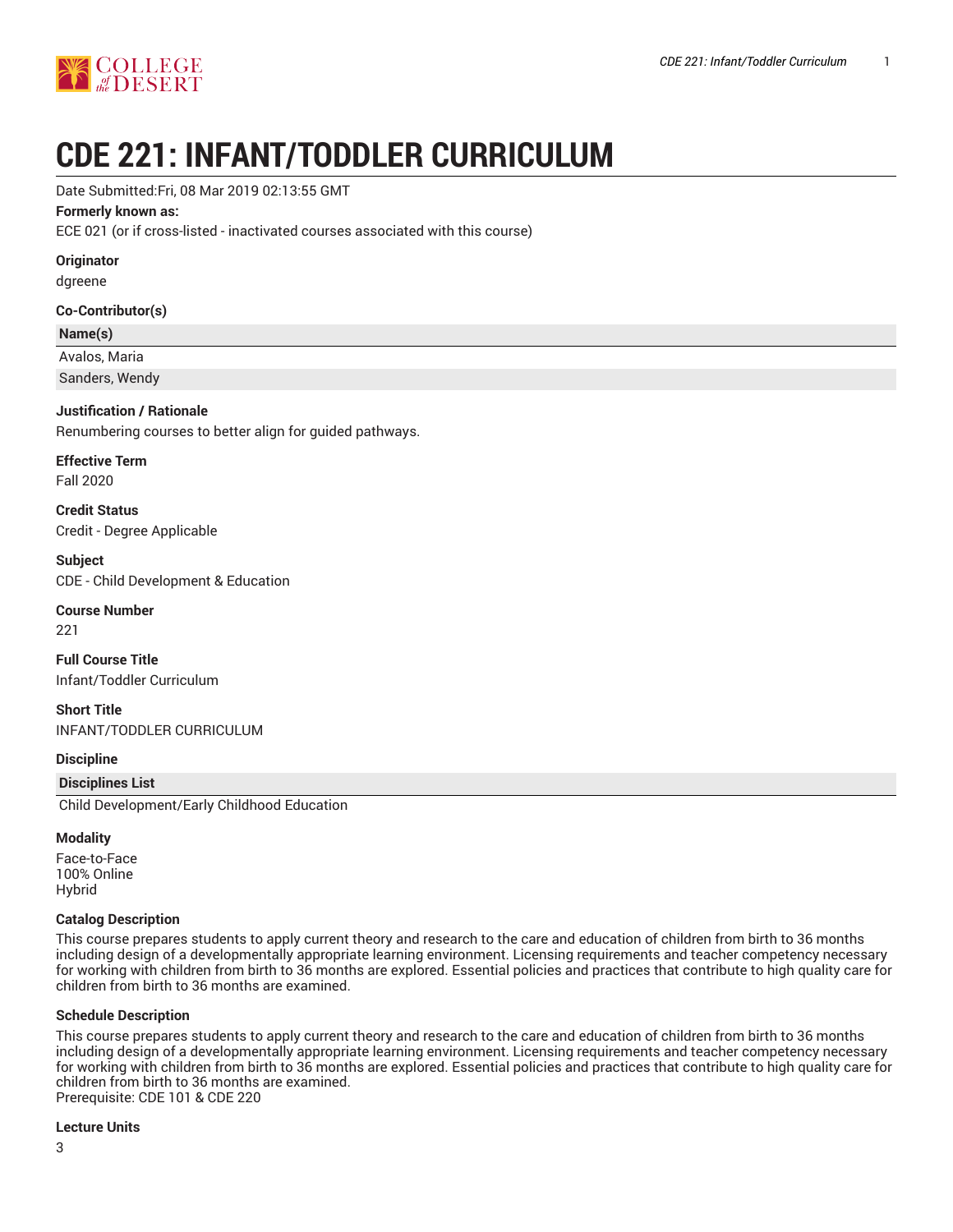

**Lab Units** 0

**In-class Hours** 54

**Out-of-class Hours** 108

**Total Course Units** 3 **Total Semester Hours** 162

**Prerequisite Course(s)** CDE 101 & CDE 220

**Required Text and Other Instructional Materials**

**Resource Type** Book

**Author** Wittmer, D Petersen, S.

**Title**

Infant and Toddler Development and Responsive Program Planning: A Relationship-Based Approach

**Edition**

3rd or most rec.

**City**

Denver

# **Publisher**

Merrill

**Year**

2015

# **College Level**

Yes

**ISBN #** 9780137152636

**Resource Type** Manual

**Author** California Department of Education

**Title**

the Infant/Toddler Learning and Development Program Guidelines

**Publisher**

CDE Press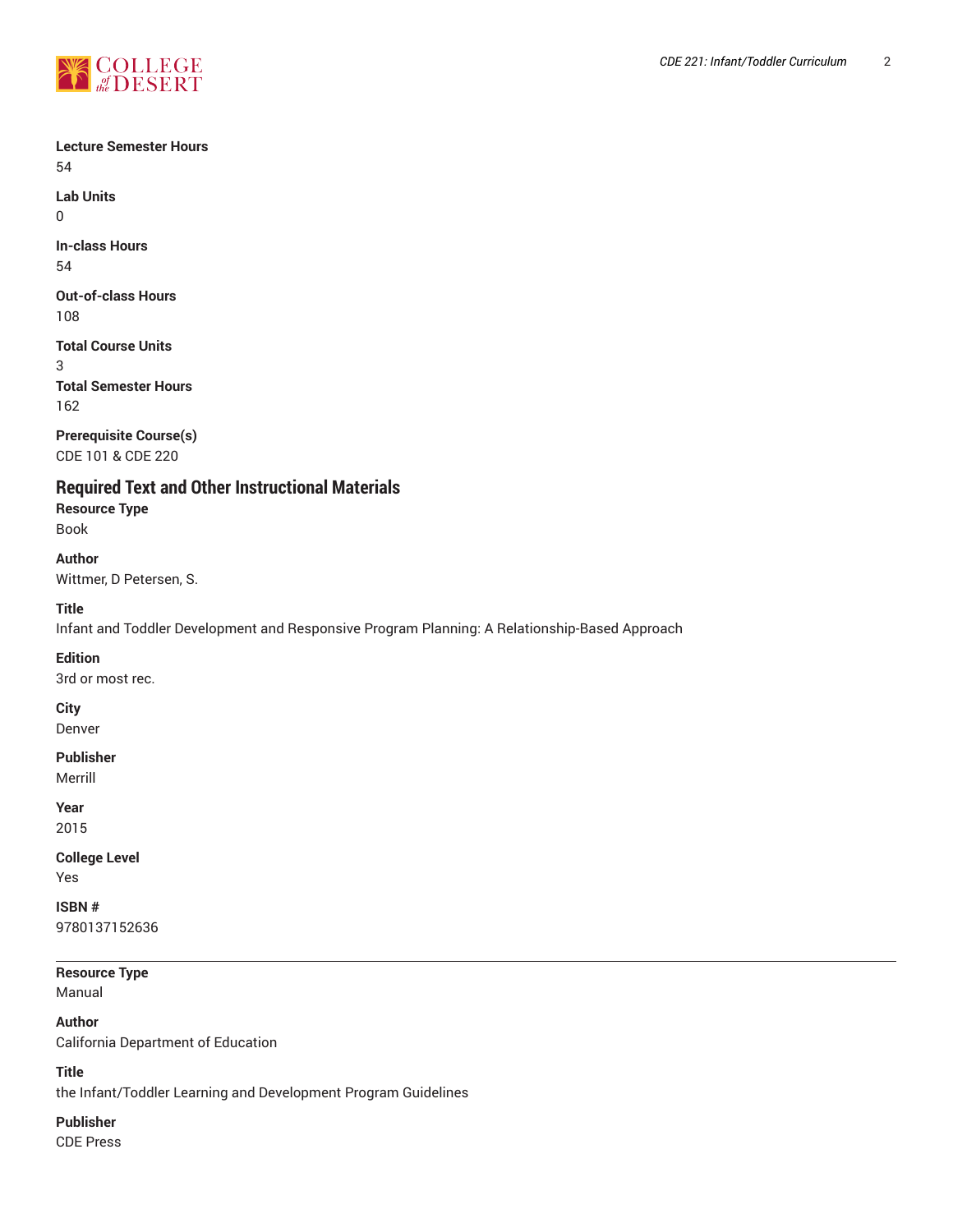

# **Year**

2009-01-01

#### **Resource Type**

Manual

#### **Author**

California Department of Education

#### **Title**

California Infant/Toddler Learning and Development Foundations

**Publisher**

CDE Press

**Year**

2009-01-01

#### **For Text greater than five years old, list rationale:**

The Learning and Development Program Guidelines and Foundations are foundational documents used in all Early Care and Education Programs in California.

#### **Class Size Maximum**

35

#### **Entrance Skills**

Students will be required to have a thorough understanding of development from birth through age 3 in order to effectively create environments and activities to enhance development and growth for infants and toddlers.

# **Requisite Course Objectives**

CDE 101-Discuss major theories of child development.

CDE 101-Differentiate characteristics of typical and atypical development.

CDE 220-Summarize the developmental milestones, characteristics, and growth patterns of children from conception through 36 months.

CDE 220-Identify the developmental requirements for optimum physical, social, emotional and cognitive growth at each stage.

# **Course Content**

A. Regulations for Infant and Toddler Programs

- 1. Delivery systems
- 2. Licensing regulations
- 3. Teacher qualifications
- 4. Quality indicators
- B. Approaches to Infant Toddler Group Caregiving
- 1. Developmentally, culturally, linguistically appropriate practice
- 2. Caregiving strategies and practices
- 3. Primary caregiving
- 4. Inclusive care
- 5. Teachers role and responsibilities
- a. Collaboration and interactions with families and professionals
- b. Guidance and interaction
- c. Communication with children
- C. Curriculum and Planning
- 1. Planning for developmental domains
	- a. Physical
	- b. Cognitive
	- c. Social
- d. Emotional
- 2. Environments
	- a. Materials and equipment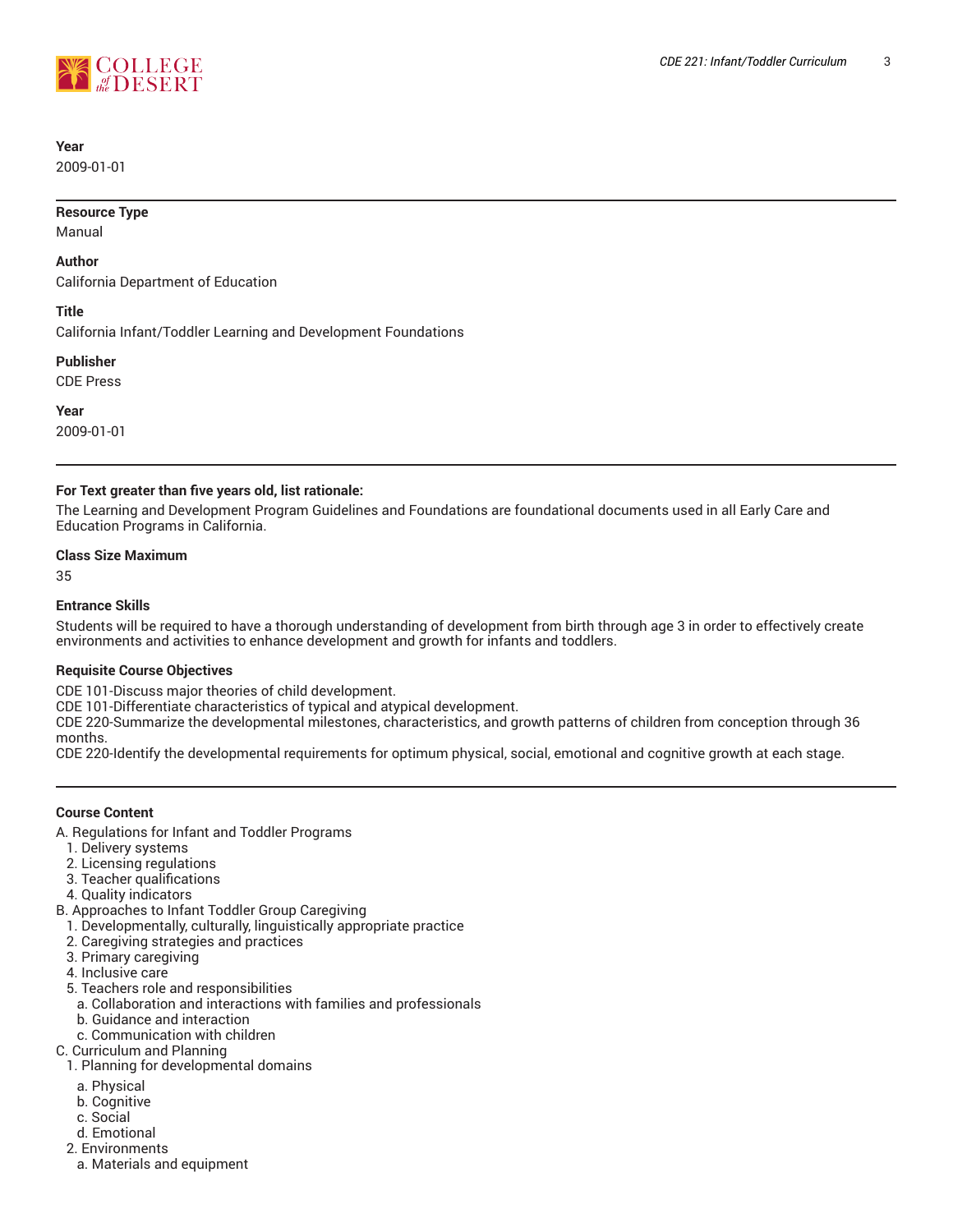

- b. Space and design
- c. Aesthetics
- d. Adult space
- 3. Observation, Assessment, and Documentation
- a. Assessment tools
- b. Early identification and intervention

# **Course Objectives**

|              | <b>Objectives</b>                                                                                                                                                                                                                                                       |
|--------------|-------------------------------------------------------------------------------------------------------------------------------------------------------------------------------------------------------------------------------------------------------------------------|
| Objective 1  | Observe, document and reflect on infant and toddler play and interactions to plan for care and learning.                                                                                                                                                                |
| Objective 2  | List licensing regulations that pertain to infants and toddlers.                                                                                                                                                                                                        |
| Objective 3  | Design appropriate play spaces and care routines that support infant and toddler care and learning.                                                                                                                                                                     |
| Objective 4  | Describe reciprocal communication techniques that promote brain development and healthy relationships.                                                                                                                                                                  |
| Objective 5  | Demonstrate practices that support and respect the diverse values and beliefs of families and caregivers.                                                                                                                                                               |
| Objective 6  | Demonstrate planning strategies that include small group activities, open-ended materials and questioning strategies,<br>and opportunity for children to explore their environment.                                                                                     |
| Objective 7  | Define the program policies of primary care, continuity of care, and small group size.                                                                                                                                                                                  |
| Objective 8  | Create and evaluate developmentally appropriate materials and environments, adapt materials and activities to meet<br>the needs of children with special needs.                                                                                                         |
| Objective 9  | Recognize signs of illness, distress, abuse and trauma in young children and demonstrate appropriate responses to<br>the child and parent in each situation.                                                                                                            |
| Objective 10 | Identify strategies to involve parents in their children's school experiences, demonstrate knowledge of community<br>agencies that are available to assist parents with questions or problems and plan parent meetings or conferences<br>that are culturally sensitive. |

#### **Student Learning Outcomes**

|           | Upon satisfactory completion of this course, students will be able to:                                                                                              |
|-----------|---------------------------------------------------------------------------------------------------------------------------------------------------------------------|
| Outcome 1 | Differentiate teaching strategies for specific developmental milestones for infants and toddlers birth to 36 months in<br>all developmental domains.                |
| Outcome 2 | Summarize California licensing codes Title 22 and Title V for infant and toddler early childhood programs related to<br>health, safety and learning environments.   |
| Outcome 3 | Evaluate infant and toddler curriculum and environments based on observation, documentation and reflection.                                                         |
| Outcome 4 | Demonstrate the value of and commitment to work in partnership with families to promote healthy relationships in the<br>care and education of infants and toddlers. |

# **Methods of Instruction**

| <b>Method</b>                          | Please provide a description or examples of how each instructional<br>method will be used in this course.                           |  |
|----------------------------------------|-------------------------------------------------------------------------------------------------------------------------------------|--|
| <b>Discussion</b>                      | Students will work in small groups to discuss optimal supports to use in<br>the classroom and at home to assist with development.   |  |
| Collaborative/Team                     | Students will work in teams to simulate the hands-on active learning that<br>must take place in an infant and toddler classroom.    |  |
| Participation                          | Students will participate in small group and whole class activities related<br>to caregiving techniques.                            |  |
| Observation                            | Students will observe infant and toddler classroom to view best<br>practices.                                                       |  |
| Lecture                                | Instructor will present short lectures on important topics related to the<br>course.                                                |  |
| Journal                                | Students will journal about chapter and other reading as assigned.                                                                  |  |
| <b>Methods of Evaluation</b>           |                                                                                                                                     |  |
| <b>Method</b>                          | Please provide a description or examples of how<br><b>Type of Assignment</b><br>each evaluation method will be used in this course. |  |
| College level or pre-collegiate essays | Students will create short essays about infant care<br>Out of Class Only<br>practices and reflect on best practices in the field.   |  |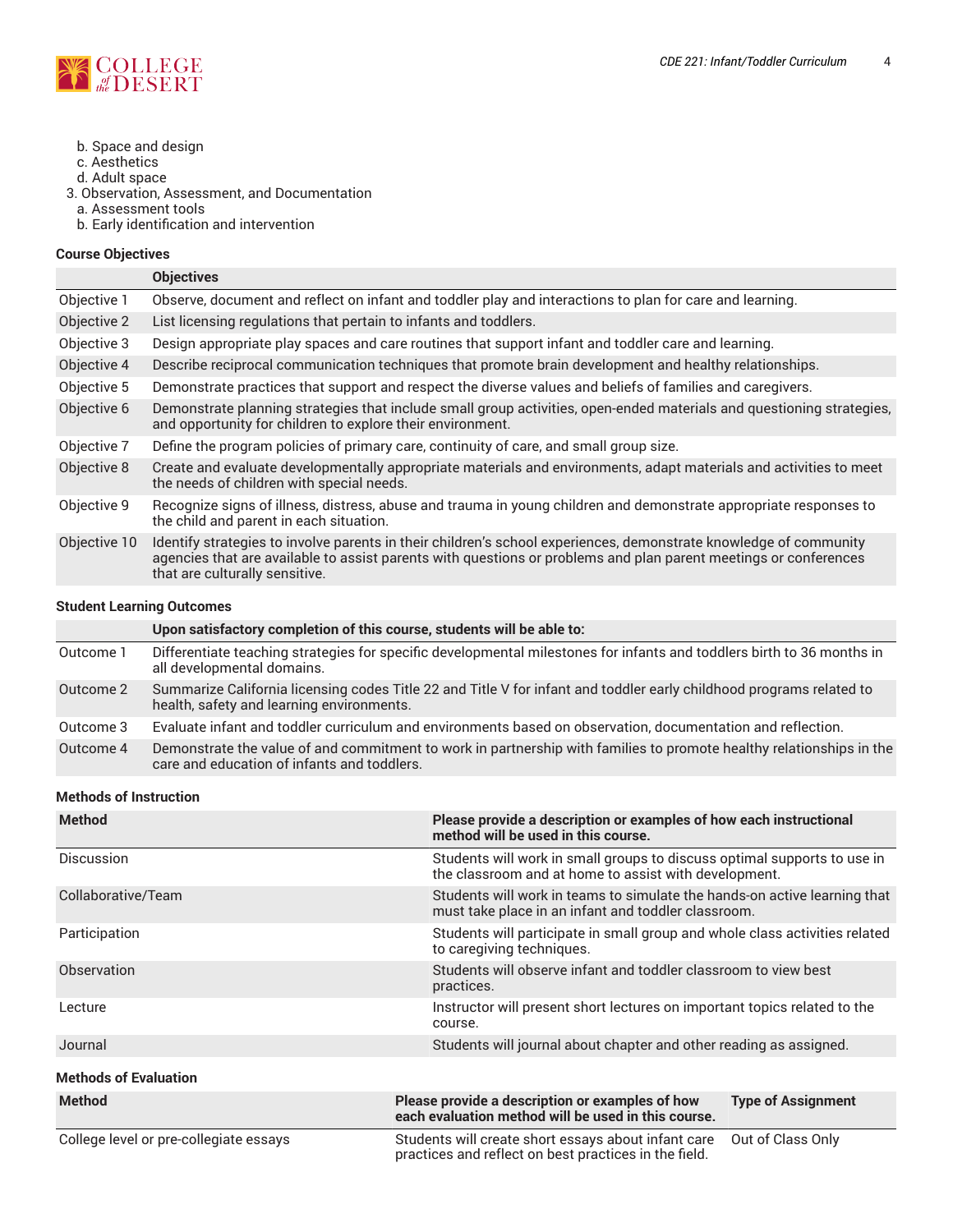

| Student participation/contribution               | Students will participate in small group active<br>learning strategies.                                                                                                                                                  | In Class Only       |
|--------------------------------------------------|--------------------------------------------------------------------------------------------------------------------------------------------------------------------------------------------------------------------------|---------------------|
| Product/project development evaluation           | Students will create a toy for a child between the<br>ages of 0 and 3 and will present the toy in class.<br>Students will demonstrate how the toy meets<br>the learning objectives found in the Learning<br>Foundations. | In and Out of Class |
| Field/physical activity observations             | Students will observe infant and toddler caregivers<br>and will write reflections about what they learn from<br>the observations.                                                                                        | Out of Class Only   |
| Presentations/student demonstration observations | Students will present activity plans in class and<br>will share video clips of children participating in the<br>created activity plans.                                                                                  | In and Out of Class |
| Written homework                                 | Students will be assigned textbook and other<br>reading and will be required to summarize the<br>important concepts.                                                                                                     | Out of Class Only   |
| Portfolios                                       | Each student will create a portfolio artifact to add to Out of Class Only<br>his/her teaching self-assessment.                                                                                                           |                     |

# **Assignments**

# **Other In-class Assignments**

- 1. Group discussion and presentations
- 2. Essays
- 3. In-class activities

# **Other Out-of-class Assignments**

- 1. Observations of infants/toddlers (approximately 12 hours)
- 2. Written assignments ( approximately 16 hours)
- 3. Activity for infants and toddlers ( approximately 30 hours)
- 4. Design an appropriate daily schedule for infants and toddlers ( approximately 12)
- 5. Text reading ( approximately 16 hour)
- 6. Project: Design infant/toddler classroom (approximately 20 hours)

# **Grade Methods**

Letter Grade Only

# **Distance Education Checklist**

**Include the percentage of online and on-campus instruction you anticipate.**

**Online %** 70 **On-campus %** 30

What will you be doing in the face-to-face sections of your course that necessitates a hybrid delivery vs a fully online delivery? Orientation, presentations of activities and toys.

# **Instructional Materials and Resources**

# **Effective Student/Faculty Contact**

Which of the following methods of regular, timely, and effective student/faculty contact will be used in this course?

# **Within Course Management System:**

Timely feedback and return of student work as specified in the syllabus Discussion forums with substantive instructor participation Chat room/instant messaging Regular virtual office hours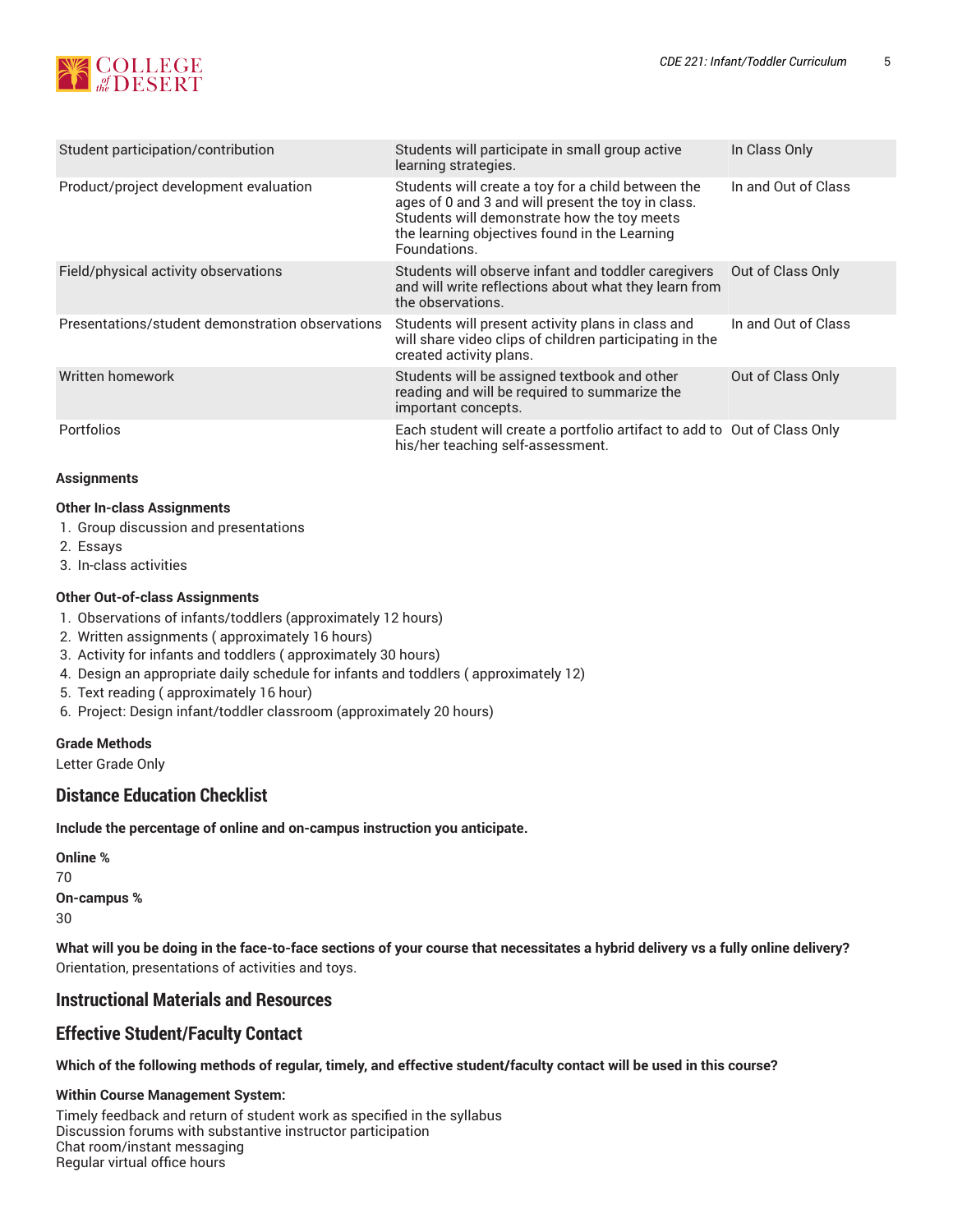

Private messages Video or audio feedback Weekly announcements

#### **External to Course Management System:**

Direct e-mail E-portfolios/blogs/wikis Listservs Posted audio/video (including YouTube, 3cmediasolutions, etc.) Telephone contact/voicemail

#### **For hybrid courses:**

Scheduled Face-to-Face group or individual meetings Field trips Orientation, study, and/or review sessions

# **Other Information**

# **Comparable Transfer Course Information**

**University System** CSU **Campus** CSU San Bernardino

**Course Number** HD 272 **Course Title** Curriculum and Programs for Infants and Toddlers

**Catalog Year** 14-15

# **MIS Course Data**

**CIP Code** 19.0709 - Child Care Provider/Assistant.

**TOP Code** 130590 - Infants and Toddlers

**SAM Code** C - Clearly Occupational

**Basic Skills Status** Not Basic Skills

**Prior College Level** Not applicable

**Cooperative Work Experience** Not a Coop Course

**Course Classification Status** Credit Course

**Approved Special Class** Not special class